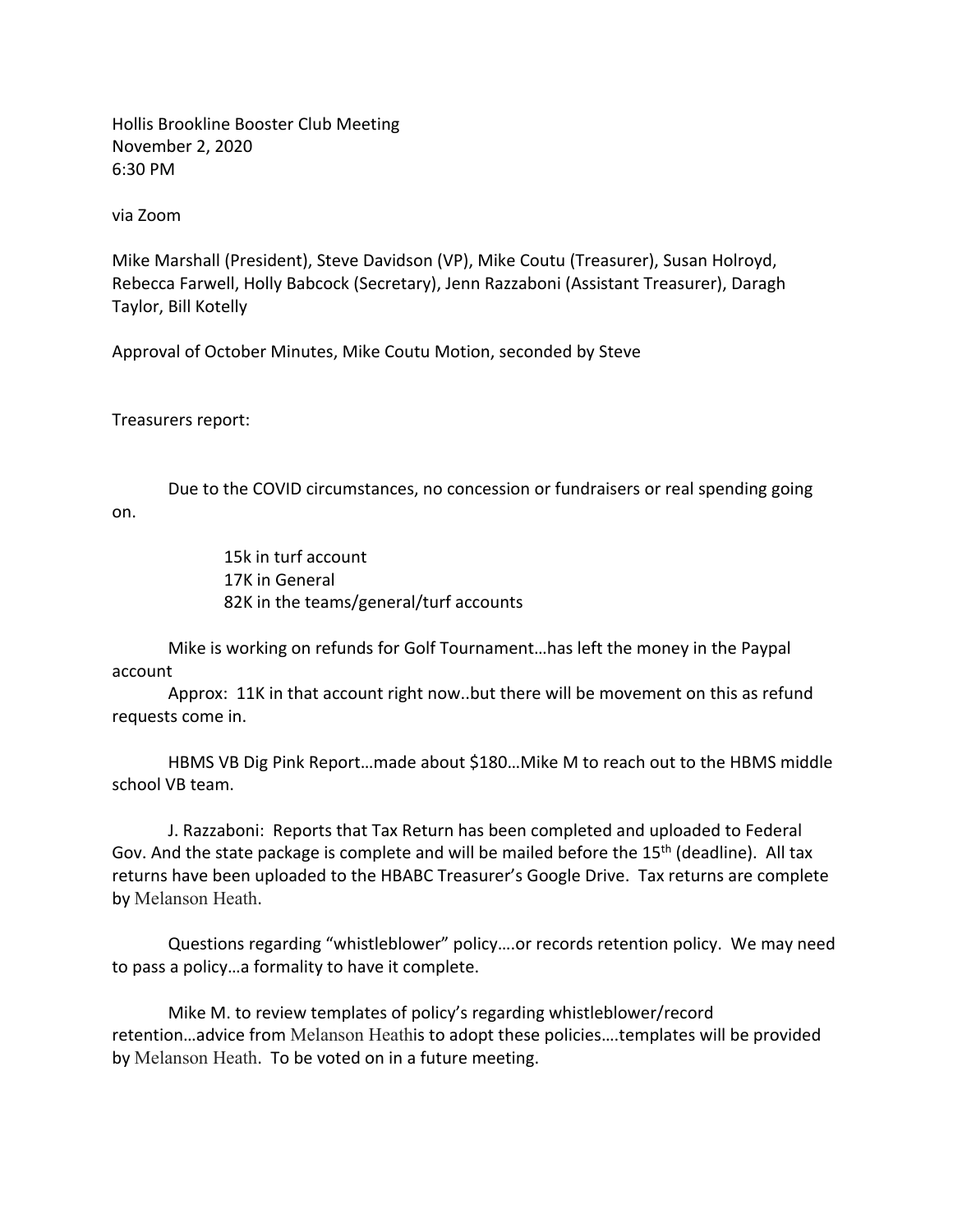Golf Tournament:

Cancelled…we offered refund, carry over until May or Donate.

Steve reports that most Sponsors are willing to carry over to May.

Golf Tournament rescheduled May 28, 2021. Will carry over most sponsors, will try to get more sponsors.

> We had 82 participants…some have asked for refund Shooting for 100 participants in 2021

Jenn has goodie bags at her house…she will store and dismantle/replenish for May.

Jenn will reach out to Dicks and Market basket for more sponsorships for the May tournament.

Steve will work a bit more on Family Sponsorships, Team Contests

New Business:

Golf Pullovers have been ordered for the State Championship (Vote in the affirmative via email).

Fall sports awards will be recorded and edited by Brian Bumpus. Mike M will start off the video and will try to incorporate sponsors.

HUDL: Mike M. spoke with HUDL and they will be sending more info…Outdoor camera is still in BETA mode...more details to follow. We did received Indoor Camera for free.

YouTube: streaming a few games (girls VB this fall), "encouraged or suggested donation" possible?

Mike M to talk to Iris and Mike C to connect to PayPal account

Winter Sports Booster Club Representatives:

Boys BB: Bill Kotelly Girls BB: Unified: BB Bowling: Cheer: Gymnastics: Skiing: Mike M. Swimming: Indoor Track: